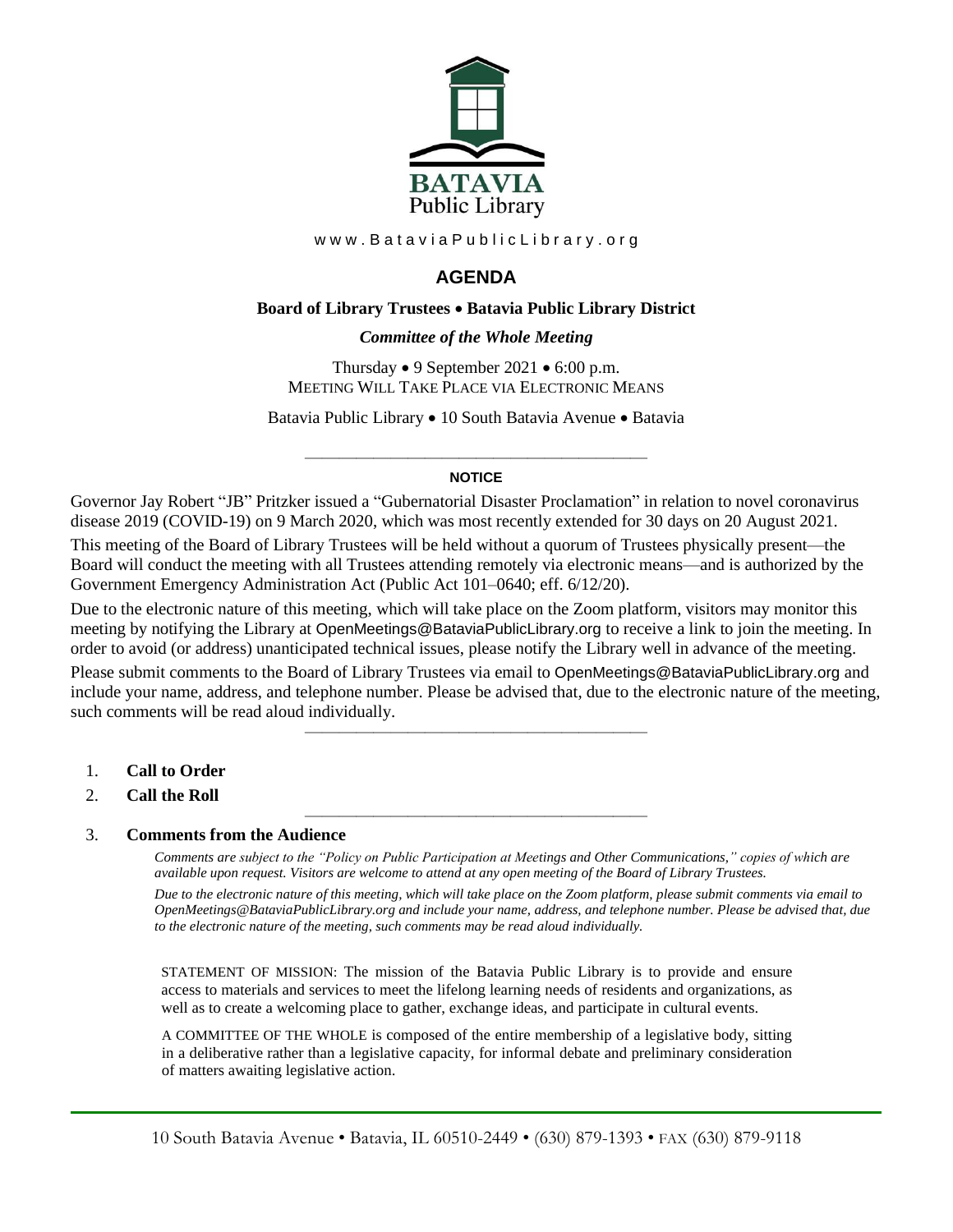- 4. **Approve the Agenda** {ROLL CALL VOTE}
- 5. **Approve the Minutes:** Committee of the Whole Meeting, Thursday, 5 August 2021 {ROLL CALL VOTE}

————————————————————

- 6. **Telecommunications & Information Technology** (Standing Committee on Facilities)
	- a. **New Telephone System** (ClientFirst Consulting Group LLC) (ACTION ITEM) {ROLL CALL VOTE}
	- b. **Upgrade Network Switches** (Webit Services Inc.) (ACTION ITEM) {ROLL CALL VOTE}
- 7. **Roof Repair** (NIR Roof Care Inc.) (Standing Committee on Facilities) (ACTION ITEM) {ROLL CALL VOTE}
- 8. **Architectural Services** (Standing Committee on Facilities) (DISCUSSION and/or ACTION ITEM) {ROLL CALL VOTE}
- 9. **A Lease for the Operation of a Café at the Batavia Public Library** (Flyleaf Bakery Café LLC) (Standing Committee on Policy) (ACTION ITEM) {ROLL CALL VOTE}
- 10. **Policy on 3D Printing** (Standing Committee on Policy) (ACTION ITEM) {ROLL CALL VOTE}
- 11. **Comments from the Committee of the Whole**
- 12. **Future Agenda Items** (REPORT)

In the absence of separate committee meetings, this report is provided for purposes of information and planning.

————————————————————

a. **Facilities Issues** (Trustee Deitchman, *Chair*)

*The focuses of Facilities Issues are building & grounds, technology, and related policies and services. Such issues generally (but not exclusively) have an internal approach; that is, work is directed to the physical library and its campus.*

- Architectural Services (September 2021)
- Annual Schedule of Capital Projects (September–October 2021)
- Independent Technology Audit
- Technology Plan
- Walk the Property
- Wi-Fi System
- Proper Storage for Paintings and Other Works of Art when Not on Public Display
- Streetscape Project (City of Batavia): Water Street

## b. **Finance Issues** (Trustee Culotta, *Chair*)

*The focuses of Finance Issues are budget & finance and related policies and services.*

- Note: A schedule of future agenda items is included in the Committee packet for purposes of information and planning.
- Policy on Fines and Fees (October 2021)

## c. **Outreach Issues** (Trustee Larson, *Chair*)

*The focuses of Outreach Issues are marketing & public relations, community engagement, art, and related policies and services, and Recognition as a Library Leader. Such issues generally (but not exclusively) have an external approach; that is, direct service to users and the community.*

- Technology Advisory Group (TAG)
- Policy on Exhibit Spaces, Bulletin Boards, and Literature Racks
- Telephone for Public Use
- Recognition as a Library Leader (April 2023)

## d. **Policy Issues** (Trustee Russo, *Chair*)

*The focuses of Policy Issues are human resources, related policies and services, strategic planning, and general policies.*

- Annual Goal Plan for the Library Director for July 2021–June 2022 (September 2021)
- Minimum Wage Law: Transition Plan for Year 4 (October–November 2022)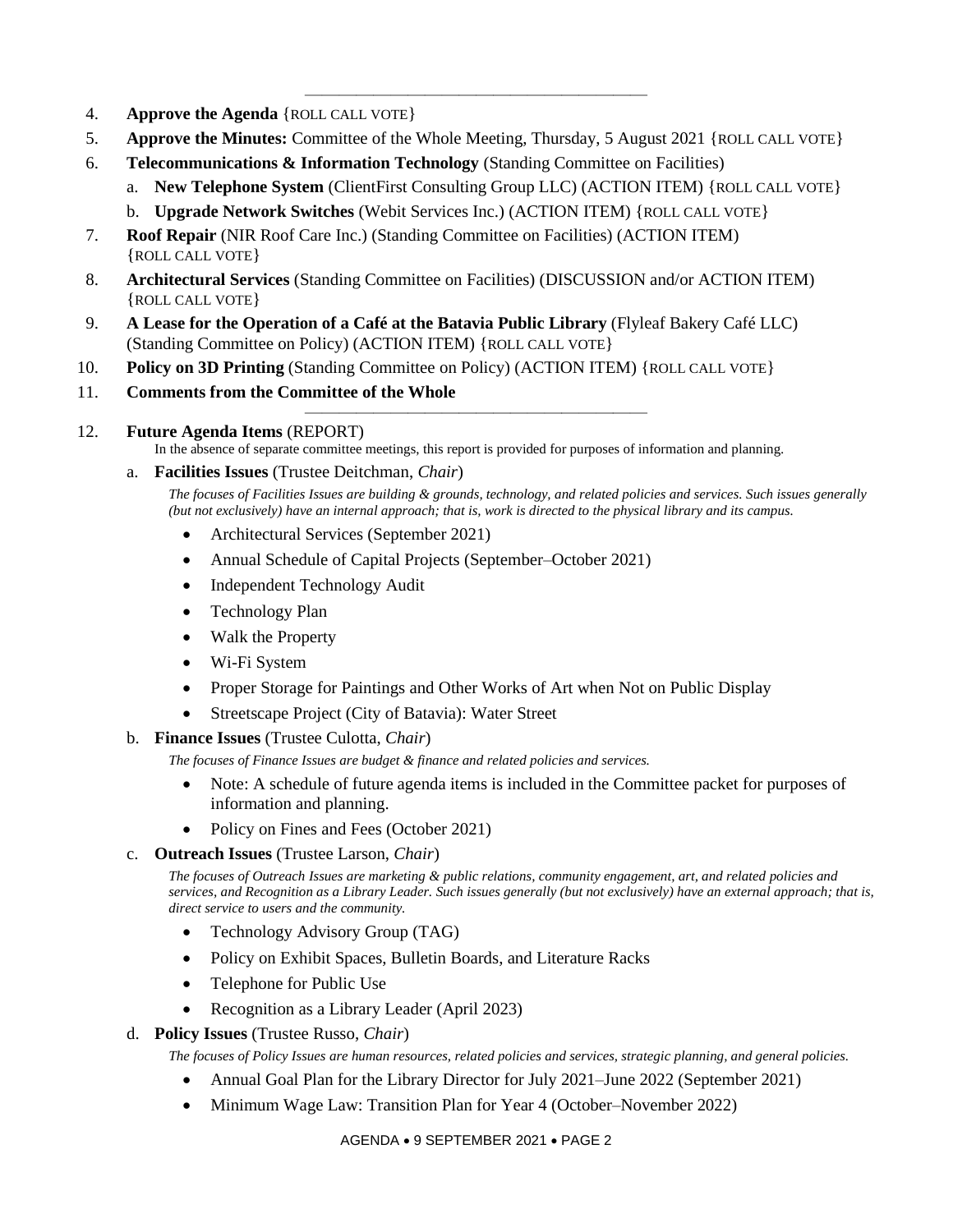- Retrospective Review [of the Temporary Closure in Relation to COVID-19 Crisis]
- Succession Plan / Policy on Succession
- Bylaws of the Board of Library Trustees
- Policy on Leave of Absence without Pay
- Organizational Identity: Statement of Purpose (Trust & Track Institute) (April 2021)
- Organizational Identity: Statement of Vision
- Standards for Illinois Public Libraries → DEFERRED INDEFINITELY
- Cannabis Regulation and Tax Act [410 ILCS 705 et seq.]
- Policy on Reimbursement of Employee Expenses (pursuant to 820 ILCS 115 / 9.5)
- Policy on a Safe and Healthful Workplace
- Self-Appraisal for Board of Library Trustees (April 2022)
- Personnel Complement Detail and Authorized Personnel Strength (June 2022)

————————————————————

# 13. *Next Meetings or Events*

- *a. Library Card Sign-Up Month, September 2021 — launched in 1987 as a national campaign: "every child should obtain a library card"*
- *b. Sunday before Labor Day, Sunday, 5 September 2021, Library Closed*
- *c. Labor Day (1st Monday in September), Monday, 6 September 2021, Library Closed [F]*
- *d. Regular Library Hours on Sunday Begin (12:00 noon–5:00 p.m.) (Sunday after Labor Day) — Sunday, 12 September 2021*
- *e. Standing Committee on Policy, Thursday, 16 September 2021, 6:00 p.m., Meeting Will Take Place Via Electronic Means*
- *f. Reception for Library Leader, Sunday 19 September 2021, 2:00 p.m., Founders Room*
- *g. Board of Library Trustees (Regular Meeting), Tuesday, 21 September 2021, 6:00 p.m., Meeting Will Take Place via Electronic Means*
- *h. Banned Books Week: Celebrating the Freedom to Read (40th Annual Observance, 1982–2021), Sunday– Saturday, 26 September–2 October 2021 — 2021 Theme: Books Unite Us. Censorship Divides Us.*
- *i. 155th Anniversary of Library Service in Batavia (October 1866–2021), October 2021*
- *j. TeenTober (formerly Teen Read Week™ in October and Teen Tech Week in March), October 2021 launched in 2019 to celebrate teens and teen services in libraries*
- *k. Board of Library Trustees (Committee of the Whole Meeting), Thursday, 7 October 2021, 6:00 p.m., Meeting Will Take Place via Electronic Means*
- *l. Columbus Day (Observed) (2nd Monday in October), Monday, 11 October 2021, Library Open [F]*
- *m. ILA Annual Conference (Virtual Conference), Tuesday–Thursday, 12–14 October 2021*
- *n. Board of Library Trustees (Regular Meeting), Tuesday, 19 October 2021, 6:00 p.m., Meeting Will Take Place via Electronic Means*
- *o. Board of Library Trustees (Committee of the Whole Meeting), Thursday, 4 November 2021, 6:00 p.m., Meeting Will Take Place via Electronic Means*
- *p. Daylight Saving Time Ends (Standard Time Resumes) at 2:00 a.m. (1st Sunday in November), Sunday, 7 November 2021*
- *q. International Games Week, Sunday–Saturday, 7–13 November 2021 — launched in 2008 to focus on the social and recreational side of gaming*